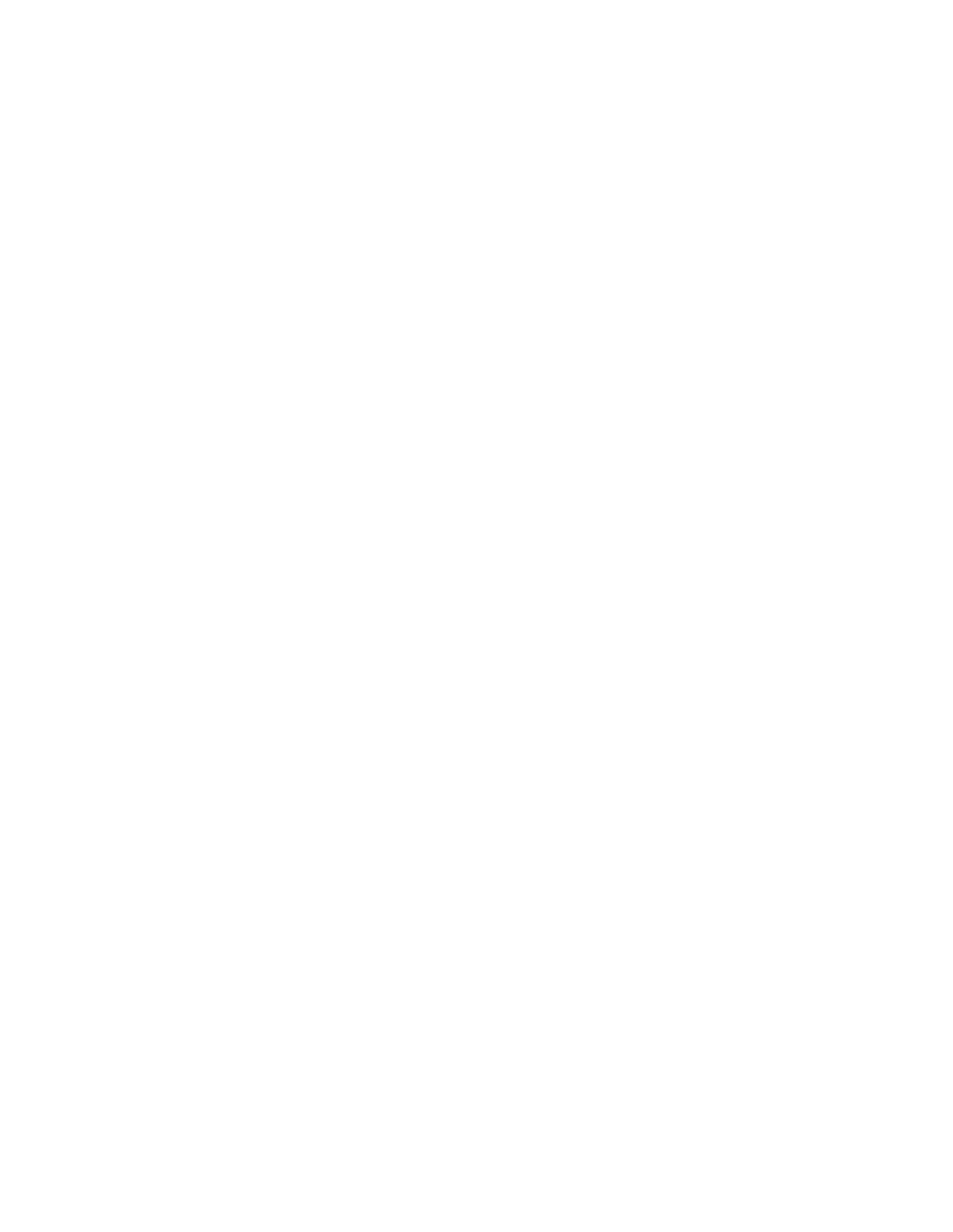# **Six Major Tasks for Volunteer Success**

**Council volunteers and professional staff members strengthen district committees and commissioner staffs with six major tasks—the six things they must do to make a volunteer system work.**



# **Define Responsibilities**

Volunteers must know what is expected for them to be successful. Carefully define, in writing, the responsibilities for each position. Use Commissioner Responsibility Cards, No. 34265; District Committee Responsibility Cards, No. 34266; and *A Handbook for District Operations*, No. 34739, to assist you.



## **Select and Recruit**

Fit the right person to the job. Consider each prospect's skills, interests, and other relevant factors. Consider the variety of motivating factors for people getting involved in Scouting. Use all the prescribed steps in recruiting district volunteers and use the recruiting resources of the BSA. Helpful recruiting resources include *Selecting District People,* No. 34512; *A Handbook for District Operations,* No. 34739; and the District Nominating Committee Worksheet, No. 513-332.



# **Orient and Train**

Provide each person with prompt orientation and adequate training on their individual assignment to be successful. Use the *District Committee Training Workshop,* No. 34160, and *Administration of Commissioner Service,* No. 34501.



# **Coach Volunteers**

Provide ongoing coaching as needed. Build a volunteer's confidence and self-esteem. Help conserve a volunteer's time. Coaching should be provided by the appropriate committee chair or professional.



# **Recognize Achievement**

Recognition must be sincere, timely, and earned. Use the great variety of formal BSA recognition items, but also be creative with frequent locally devised thank-yous. Even more effective may be the personal "pat on the back" for a job well done. Recognize volunteers on a face-to-face basis, from a person of status, and preferably in front of the volunteer's peers.



### **Evaluate Performance**

Help district volunteers regularly evaluate how they're doing. Use the Self-Evaluation for Unit Commissioners in the *Commissioner Fieldbook for Unit Service,* No. 33621; *A Self-Evaluation Guide for Successful District Operation*, No. 34207; and the "How Will You Know When You Have Done A Good Job?" section in *A Handbook for District Operations*, No. 34739.

34207 ©1978 Boy Scouts of America 2011 Printing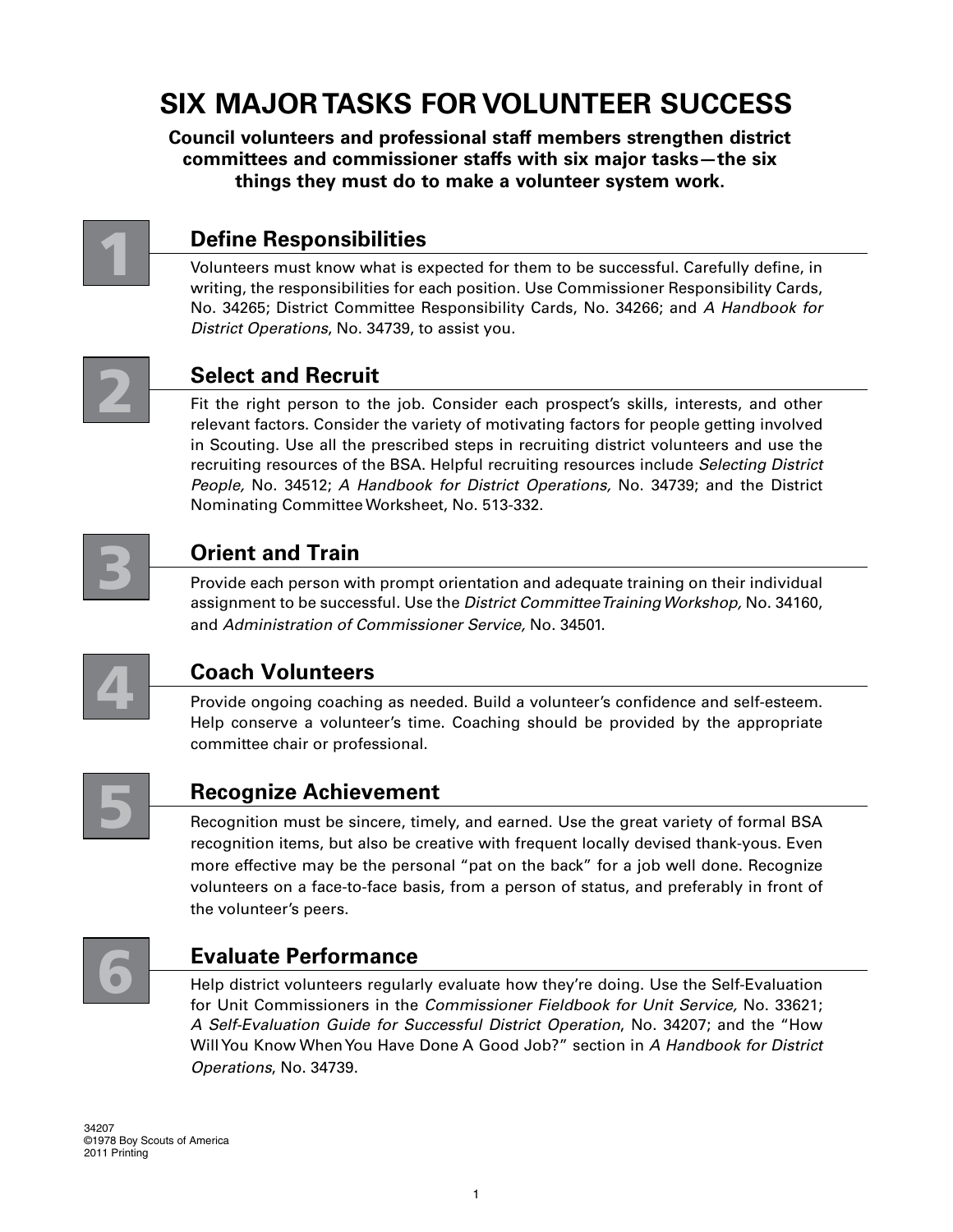#### **PURPOSE OF THIS GUIDE**

District Scouters want their time and talent to have a maximum benefit to youth. Using proven practices and methods will help fulfill this desire. The Journey to Excellence program is your starting point. Check how you scored on the criteria, and how you scored overall. This guide should be used in conjunction with Journey to Excellence, as it drills even deeper into your performance as a district.

A thoughtful review of the questions in this self-evaluation guide will reveal areas of operation where changes and improvements are necessary. Once these areas have been defined, they should be placed in an order of priority. Most of these changes and improvements can be carried out by the district. Some changes may require the help of others in the council.

As you participate in this self-analysis, keep in mind that the evaluation is intended to help your district and council identify areas of need and provide solutions. Its usefulness depends, in part, upon your objectivity, which precludes defending a district's practice or glossing over any question. An affirmative response to a statement means that all parts or factors in the statement meet the standards. A negative response might prompt an explanation as to what portion of the standards needs improvement. Take the time to assure an answer that reflects the true situation in your district.

The following steps are suggested for completing this evaluation:

- 1. The council president (or vice president for district operation), council executive, field director, district chair, and district executive determine who should be involved in making the evaluation. This may be simply the district Key 3 or it may include others in the district and council leadership structure.
- 2. Those making the evaluation are given assignments for appropriate sections of the guide and related information. A deadline is set for a return of the completed section.
- 3. When all parts are completed and returned, the information is transferred to a master copy by the district executive.
- 4. The master evaluation is reviewed and substantial agreement reached by the district Key 3.
- 5. Methods or practices needing improvement or change are listed in priority order.
- 6. The council president (or vice president for district operation), council executive, and field director are invited to meet with the district chair and district executive and review the profile.
- 7. Agreement is reached on those needs that the district can fulfill on its own initiative and those needs that might require help from the council.
- 8. A program of action is launched to make the improvements and changes with the assistance of the council where necessary.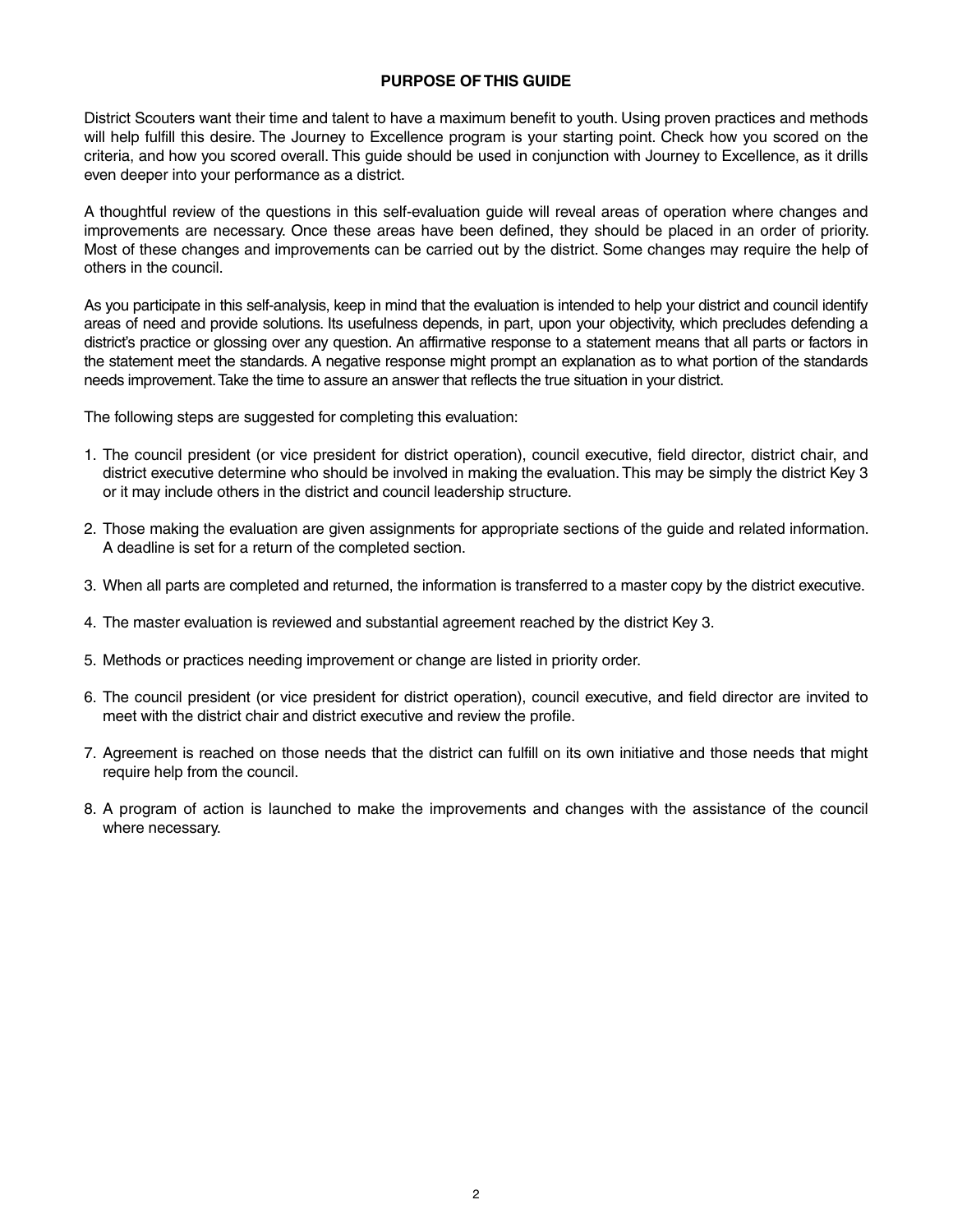#### **Journey to excellence standards**

Standards for Journey to Excellence Awards for units, districts, and councils are reviewed annually by volunteers and professionals and are mutually accepted and approved. Standards for these awards are published on separate worksheets each year.

One of the functions of a district is to help units be successful in operating a quality program for its youth. The percent of units that provide a quality program is an indicator of the effectiveness of a district and its personnel.

|                | $\%$<br>What percent of your units are Journey to Excellence Units?_____________________                                                                                                                                                     | Bronze __________ %<br>Silver __________ %<br>Gold __________ % |  |
|----------------|----------------------------------------------------------------------------------------------------------------------------------------------------------------------------------------------------------------------------------------------|-----------------------------------------------------------------|--|
|                | Was the district a national Journey to Excellence district during the most recent calendar year?                                                                                                                                             | Bronze<br>Silver<br>Gold $\qquad$                               |  |
| <b>FINANCE</b> |                                                                                                                                                                                                                                              |                                                                 |  |
|                | 1. The district has a finance steering committee.                                                                                                                                                                                            | Yes ________ No _______                                         |  |
| 2.             | The district has a finance chair capable of tapping the fundraising resources<br>(men and women) of the community.                                                                                                                           | $Yes$ No $\_\_\_\_\$                                            |  |
|                | 3. In cooperation with council leadership and the district finance chair, a top-flight<br>Friends of Scouting chair is recruited at least three months prior to the FOS kick-<br>off so that majors, captains, and workers can be recruited. | Yes ________ No _______                                         |  |
|                | 4. The district follows the council Friends of Scouting plan, including:                                                                                                                                                                     |                                                                 |  |
|                | a. Functioning steering committees as needed                                                                                                                                                                                                 | Yes ________ No _______<br>Yes ________ No _______              |  |
|                | b. Conducting the three phases of FOS in the district<br>c. Recruiting deadlines                                                                                                                                                             |                                                                 |  |
|                | d. Prospect list is revised and a prospect and evaluation meeting is held at least                                                                                                                                                           |                                                                 |  |
|                | once a year                                                                                                                                                                                                                                  |                                                                 |  |
|                | e. Kickoff deadlines                                                                                                                                                                                                                         | $Yes$ No $\_\_\_\_\$                                            |  |
|                | f. Levels of membership                                                                                                                                                                                                                      | $Yes$ No $\_\_\_\_\$                                            |  |
|                | g. Reporting dates                                                                                                                                                                                                                           |                                                                 |  |
| 5.             | The district raised its fair share of the council's FOS goal.<br>a. Fair share goal: \$<br>b. Amount raised: $\frac{1}{2}$<br>c. Percent of goal reached: <b>cancel</b>                                                                      | $Yes$ No $\qquad$                                               |  |
|                | 6. All units are recognized for participating in the Family FOS Campaign.                                                                                                                                                                    | Yes ________ No _______                                         |  |
|                | 7. The district finance chair involves district volunteers in the project-sales<br>program of the council and accepts the responsibility of selling projects<br>in the district.                                                             | Yes No                                                          |  |
|                | 8. District volunteer and professional leadership support the efforts of local<br>United Ways in their community and assist in promoting their programs.                                                                                     | $Yes$ No $\qquad$                                               |  |
|                | 9. Fireside chats are held when needed and involve representation from at least<br>50 percent of the units. If no, what percent?                                                                                                             |                                                                 |  |
|                | 10. Units submit money-earning applications to the district/council at least 14 days<br>prior to the fundraiser.                                                                                                                             | $Yes$ No $\qquad$                                               |  |
|                | 11. All district activities and events have income and expense budgets approved<br>in advance, including the use of purchase orders, field receipts, and assigned<br>account numbers.                                                        | $Yes$ No $\_\_\_\_\$                                            |  |
|                | 12. Following the council's lead, recruit a team of volunteers to support the coun-<br>cil's product sales (popcorn) campaign. Include the district chair and other<br>positions as needed.                                                  | $Yes$ No $\rule{1em}{0.15mm}$ No $\rule{1.5mm}{0.15mm}$         |  |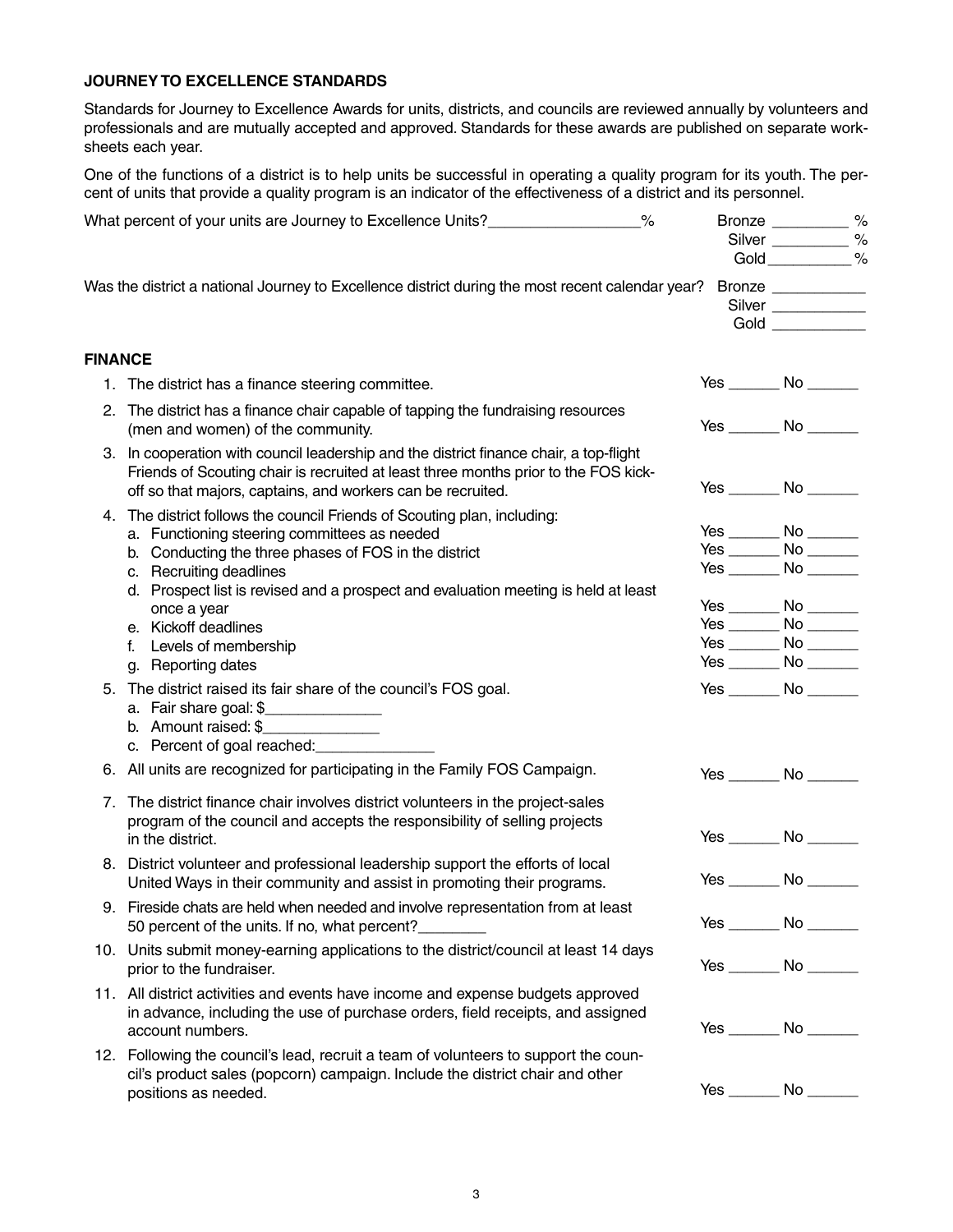#### **MEMBERSHIP**

#### **Packs**

|              | 1. Membership and total available youth (TAY) are analyzed by communities to<br>clearly define where special emphasis should be placed on membership growth.                                         | $Yes$ No $\qquad$                                       |
|--------------|------------------------------------------------------------------------------------------------------------------------------------------------------------------------------------------------------|---------------------------------------------------------|
|              | 2. Individual pack needs have been analyzed and addressed prior to<br>roundup events.                                                                                                                | Yes ________ No _______                                 |
|              | 3. Have a roundup chair and pack organizer that are active on the<br>membership committee.                                                                                                           | $Yes \tNo \t$                                           |
|              | 4. The district has a year-round plan to recruit Tiger Cub/Cub Scout-age<br>members which includes the following:<br>a. Boy-fact survey or other promotional opportunities in the spring for boys in |                                                         |
|              | kindergarten, spring/fall for first through fifth grades.                                                                                                                                            | Yes ________ No _______                                 |
|              | b. Endorsement by school authorities and community leaders.<br>c. Community-based promotion such as radio or TV PSAs, billboards, yard                                                               | $Yes$ No $\rule{1em}{0.15mm}$ No $\rule{1.5mm}{0.15mm}$ |
|              | signs, etc.                                                                                                                                                                                          | Yes ________ No _______                                 |
|              | d. In-school promotion such as fliers, posters, classroom visits, assemblies, etc.<br>e. Spring and fall recruitment events (pack roundup), which requires that pack                                 | Yes ________ No _______                                 |
|              | leaders be present to take the initial steps in registering new members.                                                                                                                             | Yes ________ No _______                                 |
|              | f.<br>Enough dens are organized to include all new boys recruited.                                                                                                                                   | $Yes$ No $\_\_\_\_\$                                    |
|              | 5. Volunteers are recruited and trained to organize Cub Scout packs on a ratio<br>of one organizer for every pack to be organized with a commissioner and a                                          | Yes ________ No _______                                 |
|              |                                                                                                                                                                                                      |                                                         |
|              | 6. Periodic visits are made to the heads of prospective organizations to cultivate<br>their interest in adopting Cub Scouting as part of their program.                                              |                                                         |
|              | 7. Consideration is given to a "together plan" program as a method of<br>organizing packs.                                                                                                           |                                                         |
|              | <b>Troops/Teams</b>                                                                                                                                                                                  |                                                         |
|              |                                                                                                                                                                                                      |                                                         |
|              |                                                                                                                                                                                                      |                                                         |
|              | 1. The district has a year-round plan to recruit Boy Scout/Varsity Scout-age<br>members and provide an adequate number of units for them to join.<br>a. Boy-fact survey of boys in the fifth grade.  | Yes ________ No _______                                 |
|              | b. Graduation of Webelos Scouts into Boy Scouting, through a Webelos<br>Scout transition plan.                                                                                                       | $Yes$ No $\qquad$                                       |
|              | 2. Periodic visits are made to the heads of prospective chartered organizations<br>to cultivate their interest in adopting Boy Scouting/Varsity Scouting as a part of<br>their program.              |                                                         |
|              | 3. Volunteers are recruited and trained to organize Boy Scout troops/Varsity<br>Scout teams on a ratio of one organizer for every troop/team to be organized.                                        | $Yes$ No $\rule{1em}{0.15mm}$ No $\rule{1.5mm}{0.15mm}$ |
|              | 4. Consideration is given to a "together plan" program of organizing troops/teams.                                                                                                                   |                                                         |
|              | 5. A transition chair monitors all Webelos Scouts and makes sure all are given an<br>invitation to join a Scout troop.                                                                               | Yes ________ No _______<br>Yes ________ No _______      |
|              | 6. Membership and total available youth (TAY) are analyzed by communities to<br>define where special emphasis should be placed on membership growth.                                                 | $Yes$ No $\qquad$                                       |
| <b>Crews</b> |                                                                                                                                                                                                      |                                                         |
| 1.           | The district has a Venturing organizer team.                                                                                                                                                         | Yes ________ No _______                                 |
| 2.           | The district has a year-round plan to recruit Venturing-age youth.                                                                                                                                   | $Yes$ No $\_\_\_\_\$                                    |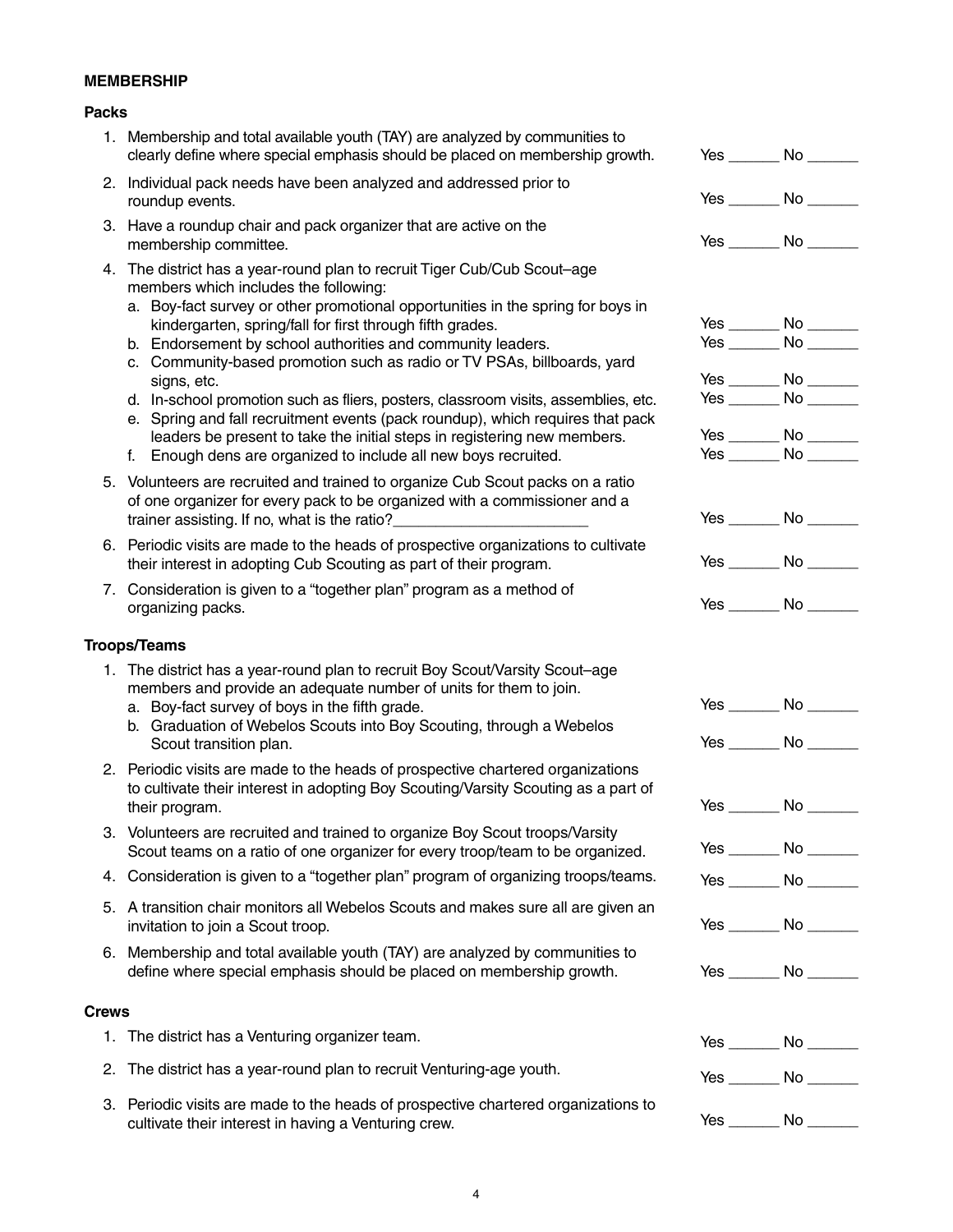|              | 5. Do you have open house meetings for the purpose of reorganizing crews or<br>adding membership?                                                                                                             |            | $Yes$ No $\_\_\_\_\$                                                                             |
|--------------|---------------------------------------------------------------------------------------------------------------------------------------------------------------------------------------------------------------|------------|--------------------------------------------------------------------------------------------------|
|              | <b>PROGRAM</b>                                                                                                                                                                                                |            |                                                                                                  |
| <b>Packs</b> |                                                                                                                                                                                                               |            |                                                                                                  |
|              | 1. Immediate training (fast start) is provided to new<br>a. Cubmasters<br>b. Den leaders and assistants<br>c. Webelos Scout den leaders and assistants<br>d. Pack committee chair and committee members       |            |                                                                                                  |
|              | 2. The district participates in or conducts the following training experiences:<br>a. New leader Essentials training<br>b. Leader Specific Training<br>c. Cub Scout leader pow wow<br>d. Den chief conference |            | Yes $\rule{1em}{0.15mm}$ No $\rule{1em}{0.15mm}$<br>Yes ________ No _______<br>$Yes$ No $\qquad$ |
|              | 3. A satisfactory system is used for recruiting, training, and guiding instructors for<br>the Cub Scout leadership training program.                                                                          |            | $Yes$ No $\qquad$                                                                                |
|              | 4. More than 60 percent of Cub Scout packs are operating a quality program for<br>their youth by earning the Journey to Excellence Unit Award. District percent<br>$is$ _____________.                        |            | $Yes$ No $\qquad$                                                                                |
|              | 5. At least 70 percent of the Cub Scout packs have qualified for the National<br>Summertime Pack Award.                                                                                                       |            | $Yes$ No $\qquad$                                                                                |
|              | 6. There were at least 70 boys advancing a rank per 100 Cub Scouts in the<br>district last year.                                                                                                              |            | $Yes$ No $\rule{1em}{0.15mm}$ No $\rule{1.5mm}{0.15mm}$                                          |
|              | 7. All packs have Tiger Cub dens. If not all, indicate percent: ________                                                                                                                                      |            | $Yes$ No $\qquad$                                                                                |
|              | 8. The district conducts monthly quality roundtables for Cub Scout leaders with<br>an average of 50 percent or more of the packs represented. If not all, indicate<br>percent: ________.                      |            | $Yes$ No $\_\_\_\_\$                                                                             |
|              | 9. District leadership provides year-round and summertime supplemental quality<br>program experiences for Cub Scout packs and conducts such programs as<br>appropriate to meet the needs of the packs.        |            | $Yes \tNo \t$                                                                                    |
|              | 10. An annual pack program planning conference is promoted for each pack.                                                                                                                                     | $Yes \_\_$ | $No-$                                                                                            |
|              | 11. Webelos Scout/adult overnight camping trips are encouraged with troops<br>providing necessary support and assistance.                                                                                     |            | Yes ________ No _______                                                                          |
|              | 12. A where-to-go booklet is provided for pack use.                                                                                                                                                           |            | Yes ________ No _______                                                                          |
|              | <b>Troops/Teams</b>                                                                                                                                                                                           |            |                                                                                                  |
|              | 1. Over 60 percent of the troops/teams have qualified for the National<br>Camping Award.                                                                                                                      |            | $Yes$ No $\_\_\_\_\$                                                                             |
|              | 2. An annual troop/team program planning conference is promoted for each<br>troop/team.                                                                                                                       |            | Yes ________ No _______                                                                          |
|              | 3. The district has an up-to-date and complete list of competent, certified merit<br>badge counselors for use by all Boy Scouts and encourages troops to have<br>their own counselors where appropriate.      |            |                                                                                                  |

a. Did you hold impact meetings for the purpose of organizing new crews?

Yes \_\_\_\_\_\_ No \_\_\_\_\_\_ Yes \_\_\_\_\_\_ No \_\_\_\_\_\_

b. Were any crews organized without an impact plan?

4. Impact plans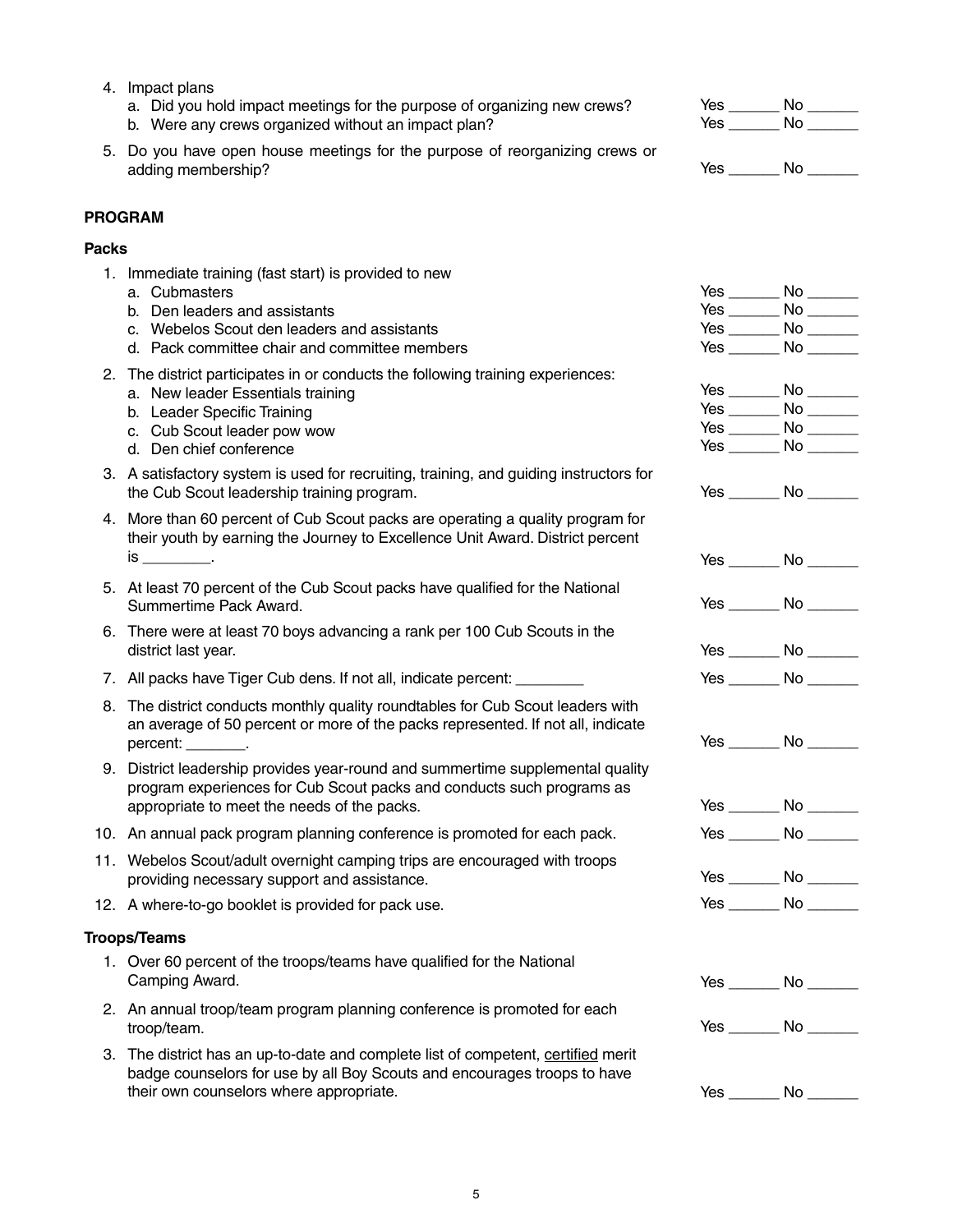|              | 4. The district carries out a plan that encourages troops/teams to have 10 days<br>and nights of camping. It would include one outdoor activity each month<br>including weekend camping trips and a long-term summer camp. |                 | $Yes$ No $\_\_\_\_\$    |
|--------------|----------------------------------------------------------------------------------------------------------------------------------------------------------------------------------------------------------------------------|-----------------|-------------------------|
|              | 5. Sixty percent or more of troops/teams are operating a quality program for their<br>youth by earning the Journey to Excellence Unit Award.                                                                               |                 | $Yes$ No $\qquad$       |
|              | 6. The district conducts monthly quality roundtables for troop/team leaders with<br>an average of 50 percent or more of the units represented. If no, indicate<br>percent: _________.                                      |                 | $Yes$ No $\_\_\_\_\$    |
|              | 7. Immediate training is provided to new Scoutmasters/Coaches and troop/team-<br>committee members.                                                                                                                        |                 | $Yes$ No $\qquad$       |
|              | 8. A satisfactory system is used for identifying, training, and guiding trainers for<br>the Boy Scout/Varsity Scout leadership training program.                                                                           |                 | Yes ________ No _______ |
| 9.           | The district participates in or conducts the following quality training experience<br>for Boy Scout/Varsity Scout leaders in order to achieve a minimum of 70 per-<br>cent of top leaders trained:                         |                 |                         |
|              | a. Fast Start with all new leaders                                                                                                                                                                                         |                 | Yes ________ No _______ |
|              | b. Basic Leader Training                                                                                                                                                                                                   |                 | Yes ________ No _______ |
|              | c. New Leader Essentials training                                                                                                                                                                                          |                 | $Yes$ No $\_\_\_\_\$    |
|              | d. Other adult Boy Scout/Varsity Scout leader training experiences.                                                                                                                                                        |                 | $Yes$ No $\qquad$       |
|              | 10. Learning opportunities are provided for Scoutmasters/Coaches, assistants,<br>and troop/team committee members on how to conduct Scoutmaster/<br>Coach conferences.                                                     |                 | Yes ________ No _______ |
|              | 11. There were at least 50 boys advancing a rank per 100 Boy Scouts in the<br>district last year.                                                                                                                          |                 | Yes ________ No _______ |
| <b>Crews</b> |                                                                                                                                                                                                                            |                 |                         |
|              | 1. The following quality events are conducted:<br>b.                                                                                                                                                                       | <b>District</b> | <b>Council</b>          |
|              | $C.$ $\qquad \qquad$                                                                                                                                                                                                       |                 |                         |
|              | 2. Over 60 percent of crews have qualified for the Journey to Excellence<br>Unit Award.                                                                                                                                    |                 | Yes ________ No _______ |
| 3.           | The district conducts quarterly Advisors' meetings.                                                                                                                                                                        |                 | Yes ________ No _______ |
| 4.           | Training is provided for all Advisors.                                                                                                                                                                                     |                 | $Yes$ No $\_\_\_\_\$    |
| 5.           | More than 75 percent of Advisors conduct crew officers' seminars for<br>elected officers.                                                                                                                                  |                 | Yes ________ No _______ |
|              | 6. Crews have an annual superactivity.                                                                                                                                                                                     |                 | Yes ________ No _______ |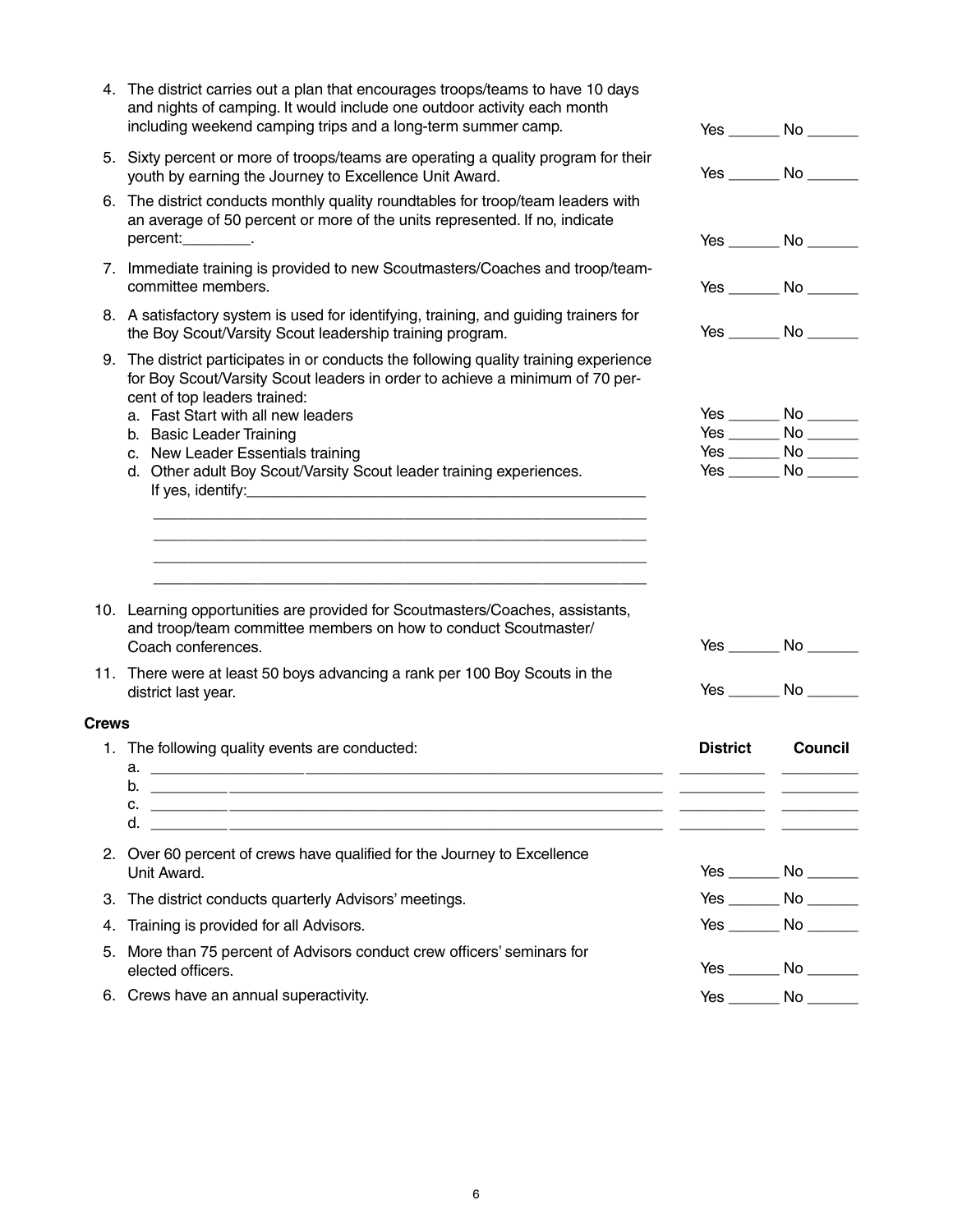#### **UNIT SERVICE/Commissioner Staff**

|    | 1. There are competent, trained, and uniformed commissioners giving quality<br>service to units, making meaningful personal contacts with units at least once<br>a month. Strive for one unit commissioner for every three units. Indicate ratio.<br>c. Ratio:__________________________ | Yes No                  |
|----|------------------------------------------------------------------------------------------------------------------------------------------------------------------------------------------------------------------------------------------------------------------------------------------|-------------------------|
|    | 2. The district has one assistant district commissioner for every five unit<br>commissioners. Current ratio: _________                                                                                                                                                                   | $Yes$ No $\_\_\_\_\$    |
|    | 3. Commissioner staff, in conjunction with professional staff, adheres to the<br>requirements of the plan for renewing unit charters. Indicate percent of units<br>reregistered on time during the past year: ________.                                                                  | $Yes$ No $\_\_\_\_\$    |
|    | 4. The district commissioner staff has a plan which provides early information<br>regarding units that are in danger of not reregistering on time or that need<br>special assistance.                                                                                                    | $Yes$ No $\qquad$       |
|    | 5. Commissioners encourage proper uniforming of all packs/troops/teams and<br>conduct uniform inspections as part of the Annual Commissioner Service Plan.<br>They also have a plan to help Scouts in low-income communities obtain uniforms.                                            | $Yes$ No $\qquad$       |
|    | 6. There is a plan for the promotion of Boys' Life. A subscription should go into<br>the home of each Cub Scout/Boy Scout/Varsity Scout.<br>Number of 100% units: __________<br>Percent subscribing: ___________                                                                         | Yes ________ No _______ |
|    | 7. Unit commissioners follow the Annual Commissioner Service Plan with its<br>specific purposes for regular contact with units.                                                                                                                                                          | Yes ________ No _______ |
| 8. | The district provides Fast Start training within 48 hours of recruitment of<br>new commissioners.                                                                                                                                                                                        | $Yes$ No $\qquad$       |
|    | 9. Districts provide basic training within two months of recruitment of<br>new commissioners.                                                                                                                                                                                            | Yes ________ No _______ |
|    | 10. The district participates in the council's annual commissioner conference.<br>Percentage of unit commissioners participating __________%                                                                                                                                             | $Yes$ No $\qquad$       |
|    | 11. The district has well-run roundtables which provide unit adults with lots of<br>hands-on ideas for providing a better unit program. Average monthly percent-<br>age of units attending roundtables _____%                                                                            | Yes ________ No _______ |
|    | 12. Monthly commissioner staff meetings have a significant training topic and<br>ADC breakout sessions when assistant district commissioners meet with their<br>teams of unit commissioners to review unit needs and plan commissioner<br>actions to help meet unit needs.               | Yes ________ No _______ |
|    | 13. The commissioner staff uses the DVD Commissioner Annual Orientation to<br>assist commissioners in carrying out their responsibilities with monthly unit visits.                                                                                                                      | Yes ________ No _______ |
|    | 14. Commissioner visits/contacts are being made and are entered into the Unit<br>Visti Tracking System 2.0.                                                                                                                                                                              | $Yes$ No $\qquad$       |
|    | 15. The commissioners use the unit self-assessment tools to work with their units<br>in ensuring a quality program.                                                                                                                                                                      | Yes ________ No _______ |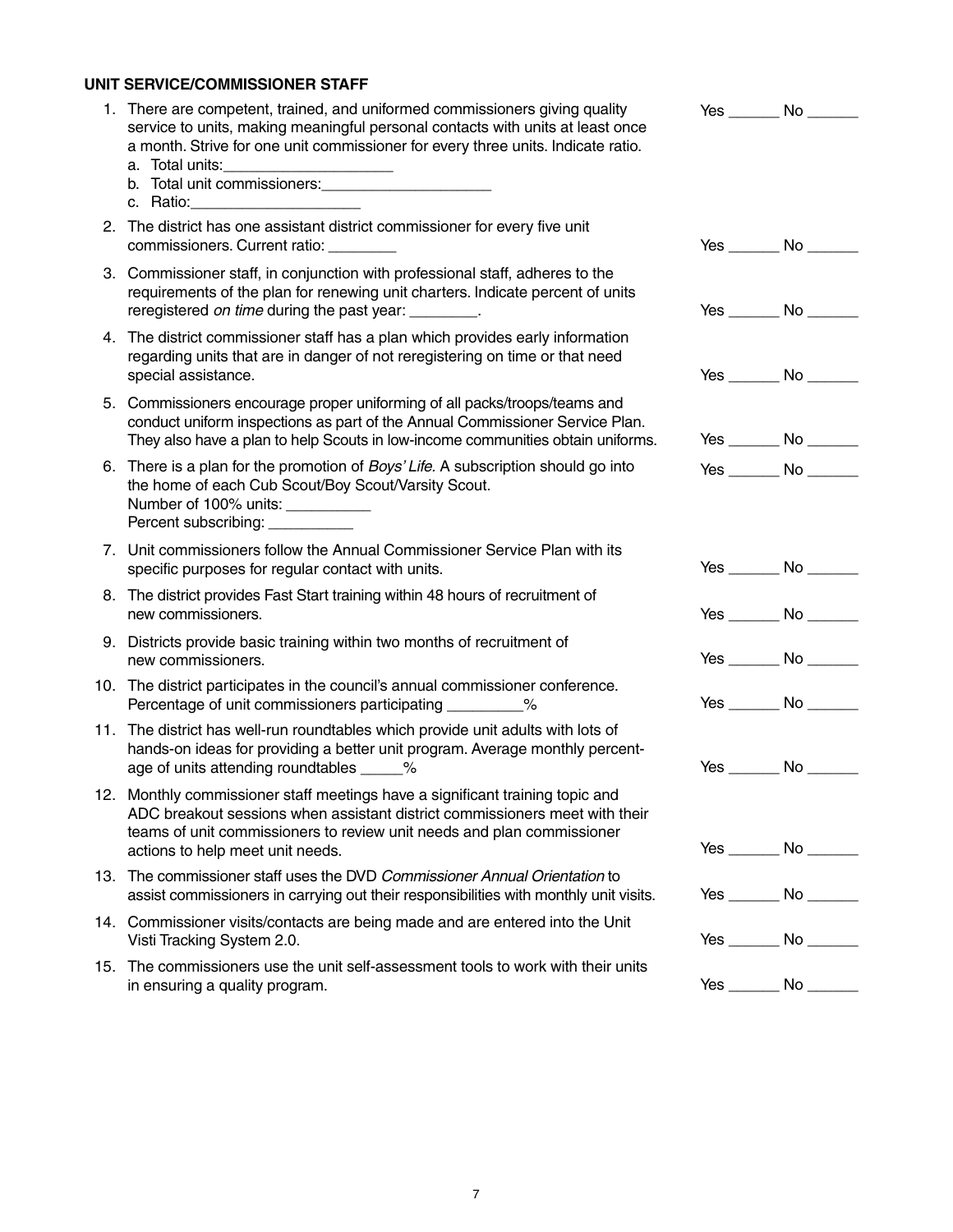#### **COMMUNICATIONS**

- 1. There is a marketing chair for the district who provides news releases and stories to newspapers, radio, and television, and stimulates unit publicity to the media. The media. The set of the set of the set of the set of the set of the set of the set of the set of the set of the set of the set of the set of the set of the set of the set of the set of the set of the set of th
- 2. A district newsletter or website informs volunteers of upcoming programs. The timeliness of the newsletter provides sufficient advance notice for units and volunteers to plan adequately.
- 3. The climate for Scouting is favorable throughout the district.
- 4. Unit and district Scouters are aware of the district's relationship to the council and how the council serves the district.
- 5. The district has a page and regularly updates information on the council website. The council website. The council website. The council website. The version of  $\sim$  No  $\sim$

#### **CHARTERED ORGANIZATION REPRESENTATIVES AND CHARTERED ORGANIZATIONS**

| 1. Training is held for chartered organization representatives separately or in con- |     |    |  |
|--------------------------------------------------------------------------------------|-----|----|--|
| junction with a district meeting to review planned programs, provide training,       |     |    |  |
| consider problems, and share successes. Suggested resource, Training the             |     |    |  |
| Chartered Organization Representative.                                               | Yes | Nο |  |

- 2. Inactive chartered organization representatives and their chartered organization heads are personally contacted by the district executive to stimulate involvement or bring about a new appointment to this position.
- 3. A specific district volunteer is given the responsibility of training, coordinating, and inspiring chartered organization representatives.
- 4. Recognition is given to chartered organizations to strengthen their relationships with Scouting.
- 5. Volunteer and professional Scouters approach chartered organizations and potential chartered organizations from the point of view of ''What can Scouting do to help your organization carry out its purposes in serving youth and families?"
- 6. The district executive considers heads of chartered organizations as ''customers'' and calls on them regularly. Suggested resource: the BSA relationships videos.

#### **RURAL OR LOW-INCOME URBAN OUTREACH**

(These additional practices are included for districts serving major low-income urban and/or remote rural areas.)

- 1. District executives are aware of all the audiovisuals, written materials, methods, and training developed by the BSA for use in low-income urban and rural communities.
	- If no, is there a plan to acquaint district executives with them?
- 2. The council has considered the use of the *Neighborhood/Small Community*  **Plan of District Operation.**
- 3. Appropriate professionals and key volunteers have been trained in the Neighborhood Small Community Plan of District Operation designed for rural and low-income urban districts. If no, is training planned?
- 4. A prompt and spontaneous response to unit needs (those expressed by unit people and those observed by unit service people) is a priority for the district and neighborhood structure.
- 5. District professionals and key volunteers are involved with significant community needs, events, and organizations in poverty neighborhoods.

|     | Yes $\_\_$ | No $\_\_$       |
|-----|------------|-----------------|
| Yes | Yes $\_\_$ | No $\_\_$<br>No |

| Yes ________ No _______ |
|-------------------------|
| Yes ________ No _______ |
| Yes ________ No _______ |
| Yes ________ No _______ |
| $Yes$ No $\qquad$       |
| $Yes$ No $\_\_\_\_\$    |
|                         |
| Yes _______ No ______   |
| $Yes$ No $\qquad$       |
| Yes ________ No _______ |
| Yes _______ No _______  |

| . <i>.</i><br>$\sim$<br>-- | . . |  |
|----------------------------|-----|--|
|                            |     |  |

| т<br>$\sim$<br>۰.<br>× | ., |
|------------------------|----|
|------------------------|----|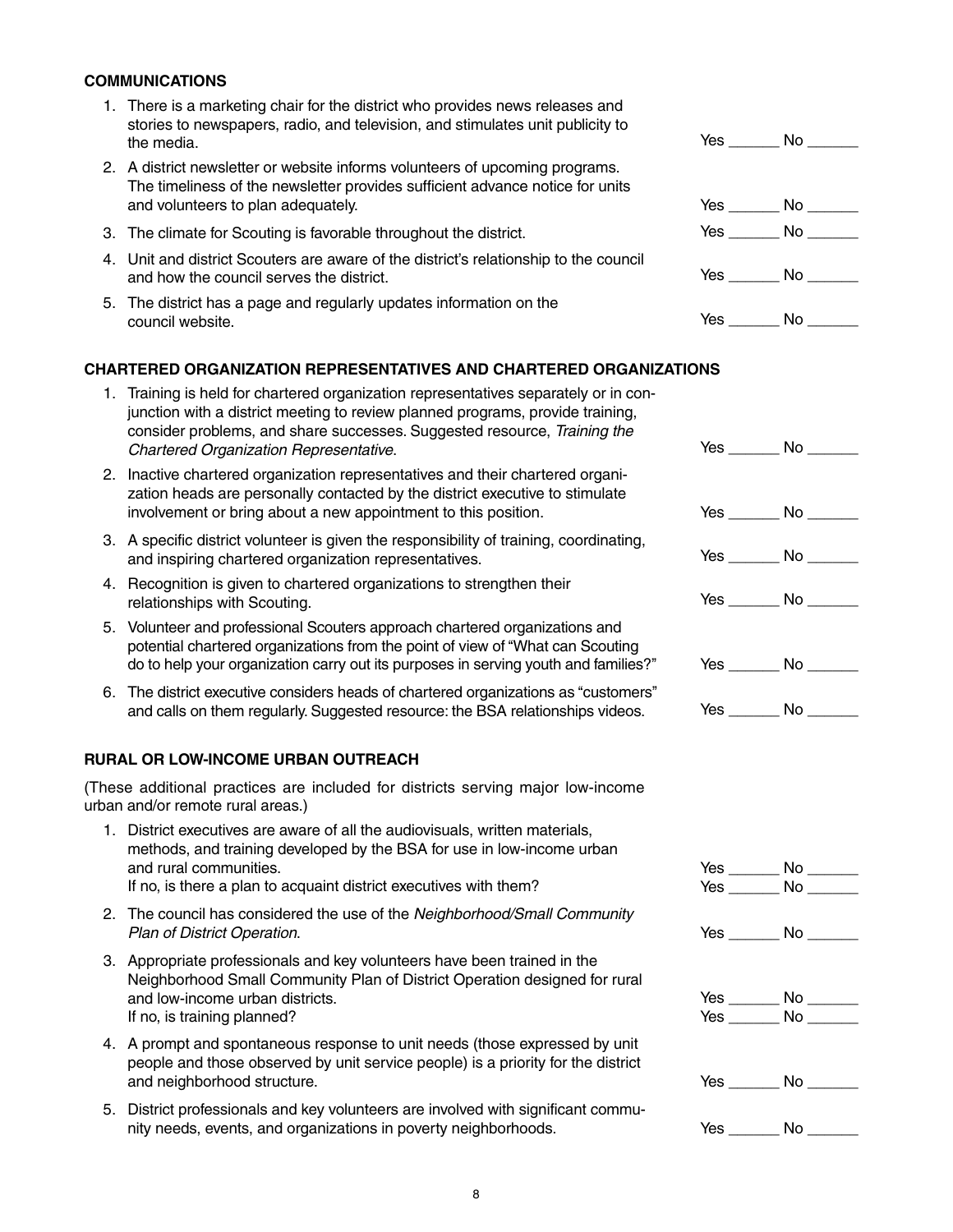- 6. The district/council has developed measures to assure that Scouting needs such as equipment, camp fees, and numerous council/district events fees do not prevent low-income boys and leaders from participating in the program.
- 7. A copy of *Rural/Low-Income Urban Venturing Action Ideas* is being used by the district. The district.
- 8. Lone Scouting is used in serving youth who cannot attend pack and troop meetings.
- 9. The district Key 3 have copies and have reviewed either *Local Council Guidebook on Serving Rural Communities* or *Local Council Guidebook on Serving Low-Income Urban Communities.*

#### **DISTRICT ORGANIZATION**

1. Each district operating committee is chaired by a trained, effective volunteer chair with sufficient committee members to achieve the objectives of the district. If no, list committees that need strengthening:

\_\_\_\_\_\_\_\_\_\_\_\_\_\_\_\_\_\_\_\_\_\_\_\_\_\_\_\_\_\_\_\_\_\_\_\_\_\_\_\_\_\_\_\_\_\_\_\_\_\_\_\_\_\_\_\_\_\_\_\_\_\_\_\_\_\_\_\_\_\_\_\_\_\_\_\_\_ \_\_\_\_\_\_\_\_\_\_\_\_\_\_\_\_\_\_\_\_\_\_\_\_\_\_\_\_\_\_\_\_\_\_\_\_\_\_\_\_\_\_\_\_\_\_\_\_\_\_\_\_\_\_\_\_\_\_\_\_\_\_\_\_\_\_\_\_\_\_\_\_\_\_\_\_\_ \_\_\_\_\_\_\_\_\_\_\_\_\_\_\_\_\_\_\_\_\_\_\_\_\_\_\_\_\_\_\_\_\_\_\_\_\_\_\_\_\_\_\_\_\_\_\_\_\_\_\_\_\_\_\_\_\_\_\_\_\_\_\_\_\_\_\_\_\_\_\_\_\_\_\_\_\_ \_\_\_\_\_\_\_\_\_\_\_\_\_\_\_\_\_\_\_\_\_\_\_\_\_\_\_\_\_\_\_\_\_\_\_\_\_\_\_\_\_\_\_\_\_\_\_\_\_\_\_\_\_\_\_\_\_\_\_\_\_\_\_\_\_\_\_\_\_\_\_\_\_\_\_\_\_ \_\_\_\_\_\_\_\_\_\_\_\_\_\_\_\_\_\_\_\_\_\_\_\_\_\_\_\_\_\_\_\_\_\_\_\_\_\_\_\_\_\_\_\_\_\_\_\_\_\_\_\_\_\_\_\_\_\_\_\_\_\_\_\_\_\_\_\_\_\_\_\_\_\_\_\_\_ \_\_\_\_\_\_\_\_\_\_\_\_\_\_\_\_\_\_\_\_\_\_\_\_\_\_\_\_\_\_\_\_\_\_\_\_\_\_\_\_\_\_\_\_\_\_\_\_\_\_\_\_\_\_\_\_\_\_\_\_\_\_\_\_\_\_\_\_\_\_\_\_\_\_\_\_\_ \_\_\_\_\_\_\_\_\_\_\_\_\_\_\_\_\_\_\_\_\_\_\_\_\_\_\_\_\_\_\_\_\_\_\_\_\_\_\_\_\_\_\_\_\_\_\_\_\_\_\_\_\_\_\_\_\_\_\_\_\_\_\_\_\_\_\_\_\_\_\_\_\_\_\_\_\_

- 2. The district executive and district nominating committee, in consultation with the council president (or the president's designee) and the Scout executive (or designee) conduct an annual volunteer inventory and develop a program to recruit and strengthen committees. If no, is one planned?
- 3. The district committee held an annual planning conference to schedule the district calendar in carrying out the council program, agreed upon objectives, and determined volunteer needs for operating committees. When was it held or planned?
- 4. Have the commissioners met regularly with unit leaders to reinforce communications, determine unit needs, plan action programs to meet needs, and review the district's annual calendar?
- 5. An annual calendar is issued to all district and unit volunteers.
- 6. The district executive holds an in-depth planning and action meeting separate from the district meeting, with each key district leader as follows: Key 3—district chair, district commissioner, district executive (every two to four weeks) Membership (monthly and more frequently during special programs) Program Training (monthly) Camp promotion and outdoor (monthly) Activities and civic service (monthly)
	- Advancement and recognition (monthly)
	- Finance (monthly and more frequently during FOS time) District commissioner (monthly)

| Yes ________ No _______ |
|-------------------------|
| Yes _______ No _______  |
| Yes ________ No _______ |
| Yes ________ No _______ |
| Yes _______ No _______  |
|                         |
|                         |
|                         |
| Yes ________ No _______ |
|                         |
| Yes ________ No _______ |
| Date                    |
|                         |
| Yes _______ No _______  |
|                         |
| Yes _______ No ______   |
|                         |
| Yes ________ No _______ |
| Yes ________ No _______ |
| Yes ________ No ______  |

Yes \_\_\_\_\_\_\_\_ No \_\_\_\_\_\_\_ Yes \_\_\_\_\_\_\_\_ No \_\_\_\_\_\_\_ Yes \_\_\_\_\_\_\_ No \_\_\_\_\_\_ Yes \_\_\_\_\_\_ No \_\_\_\_\_\_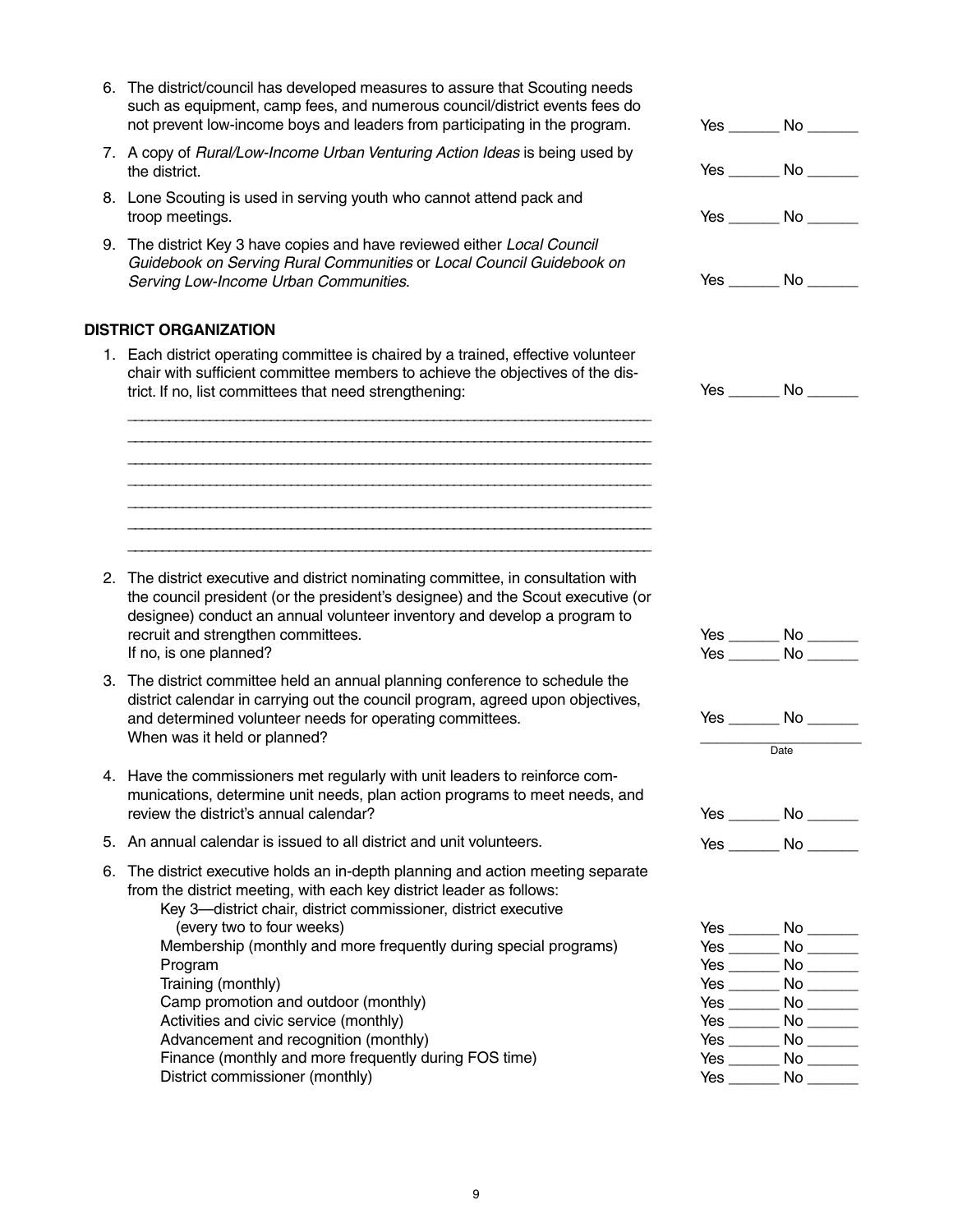| 7. District volunteers and professional staff are committed to the idea of volun-<br>teerism wherein the volunteer is deeply involved in planning and executing the<br>program and the professional staff provides all forms of support and inspiration.                                                                                                                                                                                                                                         |          | $Yes$ No $\_\_\_\_\$                                                                                                                                                                                                                                                                      |
|--------------------------------------------------------------------------------------------------------------------------------------------------------------------------------------------------------------------------------------------------------------------------------------------------------------------------------------------------------------------------------------------------------------------------------------------------------------------------------------------------|----------|-------------------------------------------------------------------------------------------------------------------------------------------------------------------------------------------------------------------------------------------------------------------------------------------|
| 8. District meetings are held on a regular monthly basis as follows:<br>a. District committee meets regularly<br>Coordinated committee meeting plan, or<br>Neighborhood plan of operation-optional-or<br>Committee-of-the-whole plan of operation-optional<br>b. Roundtable meetings -Cub Scout leaders<br>-Boy Scout leaders<br>-Varsity Scout leaders<br>-Venturing leaders<br>c. Commissioner staff meetings are held monthly (and at a time separate<br>from other meetings of the district) |          | Yes ________ No _______<br>Yes $\rule{1em}{0.15mm}$ No $\rule{1.5mm}{0.15mm}$<br>Yes $\rule{1em}{0.15mm}$ No $\rule{1.5mm}{0.15mm}$<br>$Yes$ No $\_\_\_\_\$<br>$Yes$ No $\_\_\_\_\$<br>Yes ________ No _______<br>$Yes$ No $\_\_\_\_\$<br>$Yes$ No $\_\_\_\_\$<br>Yes ________ No _______ |
| 9. The district chair regularly attends executive board meetings to represent and<br>report for the district and maintain communications with the council.                                                                                                                                                                                                                                                                                                                                       |          | $Yes$ No $\_\_\_\_\$                                                                                                                                                                                                                                                                      |
| 10. The district professional staff member(s) has carefully developed work<br>schedules (reviewed with staff adviser) for meetings, training experiences,<br>and activities.                                                                                                                                                                                                                                                                                                                     |          | $Yes$ No $\_\_\_\_\$                                                                                                                                                                                                                                                                      |
| 11. The district has a recognition program for unit leaders and other volunteers—<br>district recognition dinners and other recognition events. Explain_____________                                                                                                                                                                                                                                                                                                                             |          | Yes ________ No _______                                                                                                                                                                                                                                                                   |
| 12. At least 80 percent of the district executive's time is available for direct service<br>to the district.                                                                                                                                                                                                                                                                                                                                                                                     |          | $Yes \tNo \t$                                                                                                                                                                                                                                                                             |
| 13. There is an orientation program for new district volunteers and members,<br>which includes:<br>a. An orientation meeting<br>b. Appropriate literature and visual aids<br>c. District/council training opportunities<br>d. Personal coaching by volunteer leader or professional staff                                                                                                                                                                                                        |          | Yes ________ No _______<br>$Yes$ No $\_\_\_\_\$<br>Yes $\rule{1em}{0.15mm}$ No $\rule{1.5mm}{0.15mm}$<br>Yes $\rule{1em}{0.15mm}$ No $\rule{1.5mm}{0.15mm}$                                                                                                                               |
| 14. District objectives are developed through collaboration of and agreement by<br>volunteer and professional leadership.                                                                                                                                                                                                                                                                                                                                                                        |          | $Yes$ No $\qquad$                                                                                                                                                                                                                                                                         |
| 15. It is understood that district objectives may be reevaluated if staff changes or<br>unusual and unexpected conditions develop.                                                                                                                                                                                                                                                                                                                                                               | Yes ____ | $\_$ No $\_$                                                                                                                                                                                                                                                                              |
| 16. The district follows the Council and District Plan Book in its annual planning.                                                                                                                                                                                                                                                                                                                                                                                                              |          | $Yes$ No $\_\_\_\_\_\$                                                                                                                                                                                                                                                                    |
| 17. There is a harmonious working relationship of the district professional staff<br>and volunteers.                                                                                                                                                                                                                                                                                                                                                                                             |          | $Yes$ No $\_\_\_\_\$                                                                                                                                                                                                                                                                      |
| 18. The district executive keeps and uses a complete, updated District Fieldbook<br>(Fieldbook for Professionals).                                                                                                                                                                                                                                                                                                                                                                               |          | $Yes$ No $\qquad$                                                                                                                                                                                                                                                                         |
| 19. The professional and key volunteers review the standards for the District<br>Journey to Excellence each month.                                                                                                                                                                                                                                                                                                                                                                               | Yes $\_$ |                                                                                                                                                                                                                                                                                           |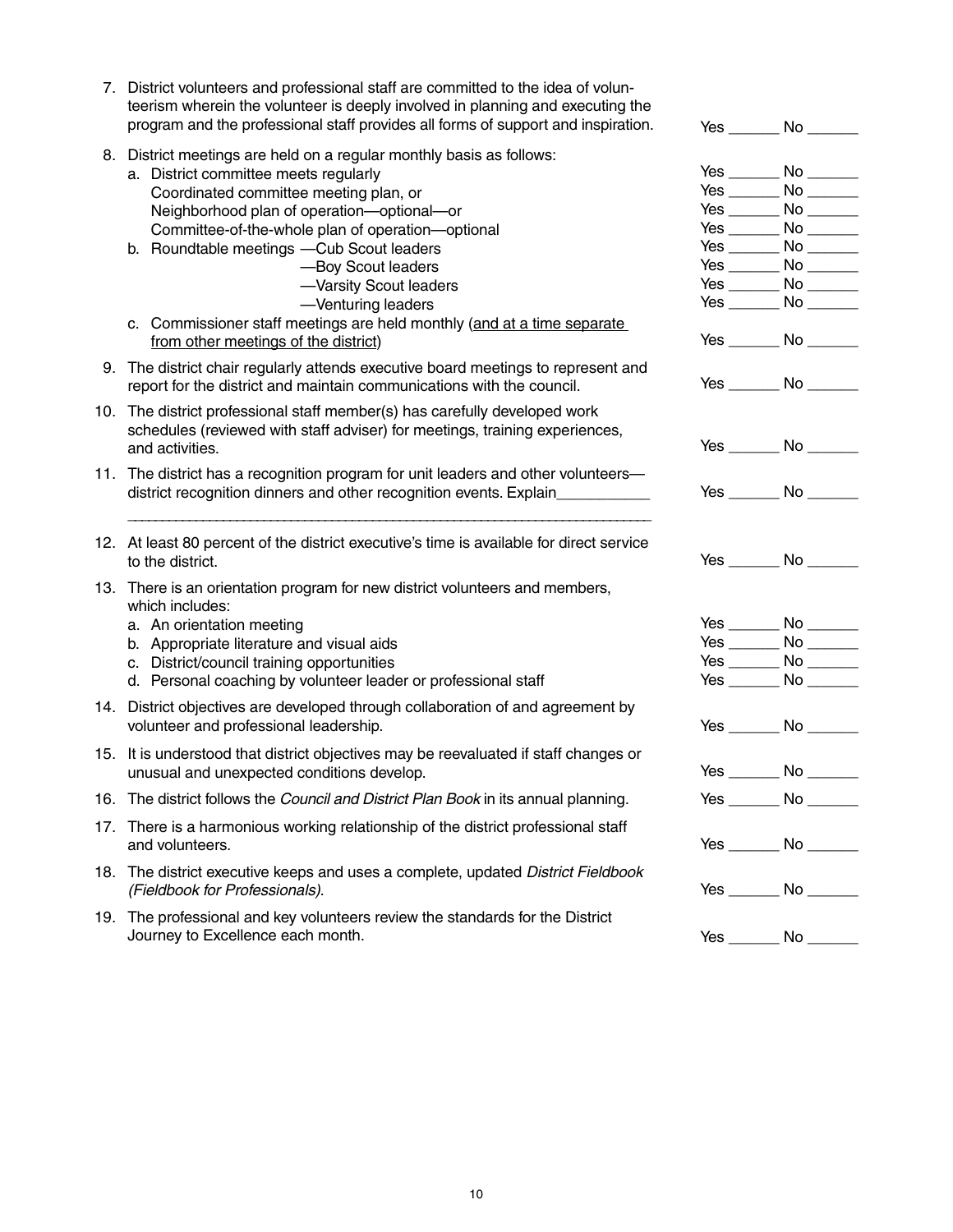### **VOLUNTEER RESOURCES**

| 1. The district nominating committee is composed of persons who have the<br>proven capacity, especially board members residing in the district, to persuade<br>top community leaders to serve in Scouting. | $Yes$ No $\_\_\_\_\$    |
|------------------------------------------------------------------------------------------------------------------------------------------------------------------------------------------------------------|-------------------------|
| 2. The nominating committee is active on a year-round basis.                                                                                                                                               | $Yes$ $No$ $\qquad$     |
| 3. The performance of district volunteers is reviewed at least once a year and they<br>are given an opportunity to change their responsibilities by mutual agreement.                                      | $Yes$ No $\qquad$       |
| 4. A perpetual inventory of volunteer prospects is maintained indicating name,<br>business position, Scouting background, leadership strengths, hobbies and<br>other interests, and associates.            | Yes No                  |
| 5. There is a plan to contact volunteer prospects as needed and invite them to<br>accept specific positions in the district organization.                                                                  | $Yes \tNo \t$           |
| 6. The district executive is an active member of a service club or other<br>community group and/or appears before such organizations in the district at<br>least once each year.                           | $Yes \tNo \t$           |
| 7. Operating committee chair feel responsible for recruiting their committee<br>members and are capable of doing it.<br>Number of committee chairs: Number of committee chairs:                            | $Yes$ No $\qquad$       |
|                                                                                                                                                                                                            | Yes ________ No _______ |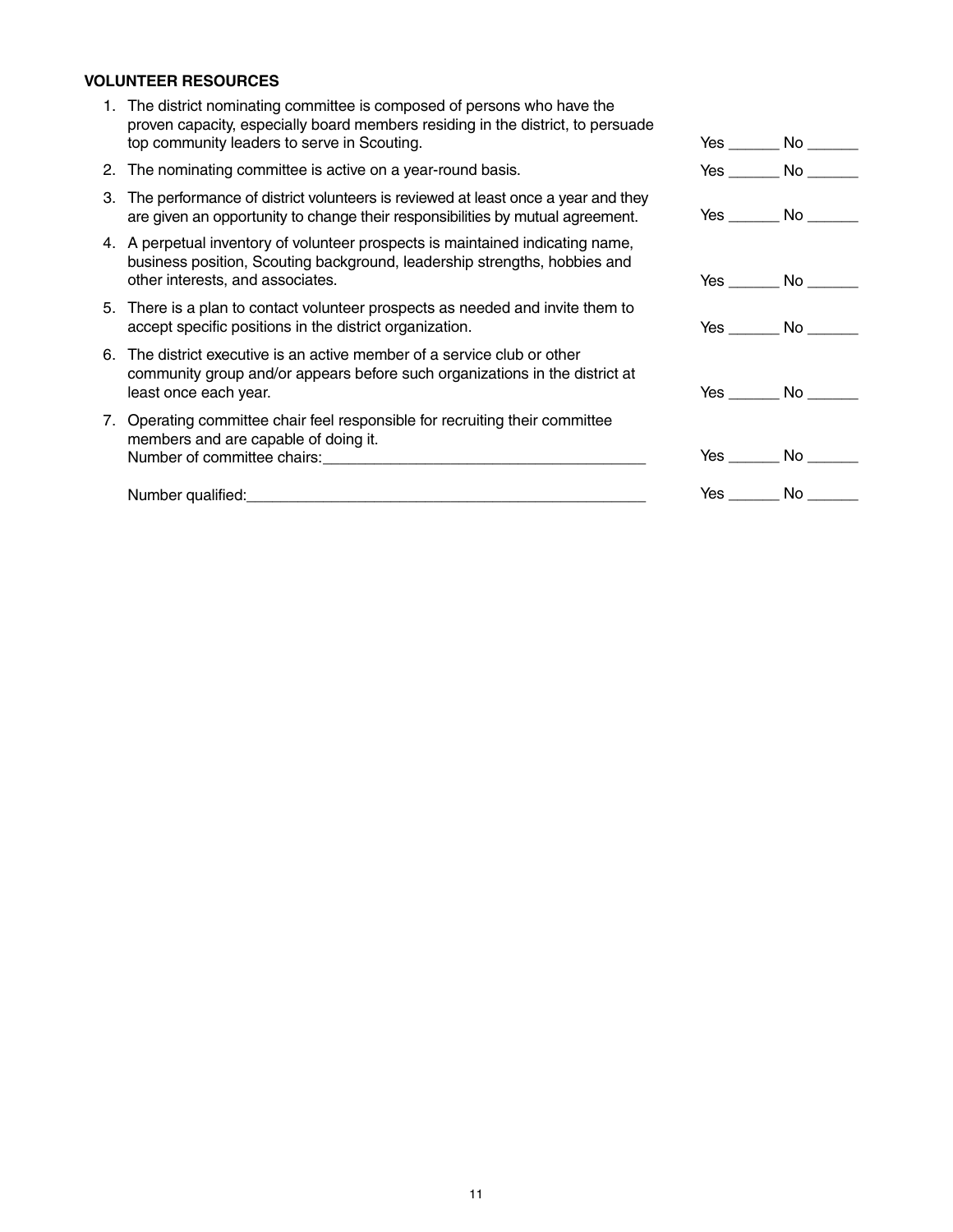# **DISTRICT OFFICERS AND COMMITTEE MEMBERS<br>PARTICIPATING IN THE EVALUATION**

| LAUTOLAUT<br>,,,,<br>. .<br>. .<br><u>.</u><br>,,,,,,,, |                            |  |  |
|---------------------------------------------------------|----------------------------|--|--|
| Name                                                    | <b>Title or Position</b>   |  |  |
|                                                         |                            |  |  |
|                                                         |                            |  |  |
|                                                         |                            |  |  |
|                                                         |                            |  |  |
|                                                         |                            |  |  |
|                                                         |                            |  |  |
|                                                         |                            |  |  |
|                                                         |                            |  |  |
|                                                         |                            |  |  |
|                                                         |                            |  |  |
|                                                         |                            |  |  |
| district executive's signature                          | district chair's signature |  |  |
|                                                         |                            |  |  |
| district commissioner's signature                       | council name               |  |  |
| date completed<br>district name                         | headquarters city          |  |  |
|                                                         |                            |  |  |
|                                                         |                            |  |  |
|                                                         |                            |  |  |
|                                                         |                            |  |  |
|                                                         |                            |  |  |
|                                                         |                            |  |  |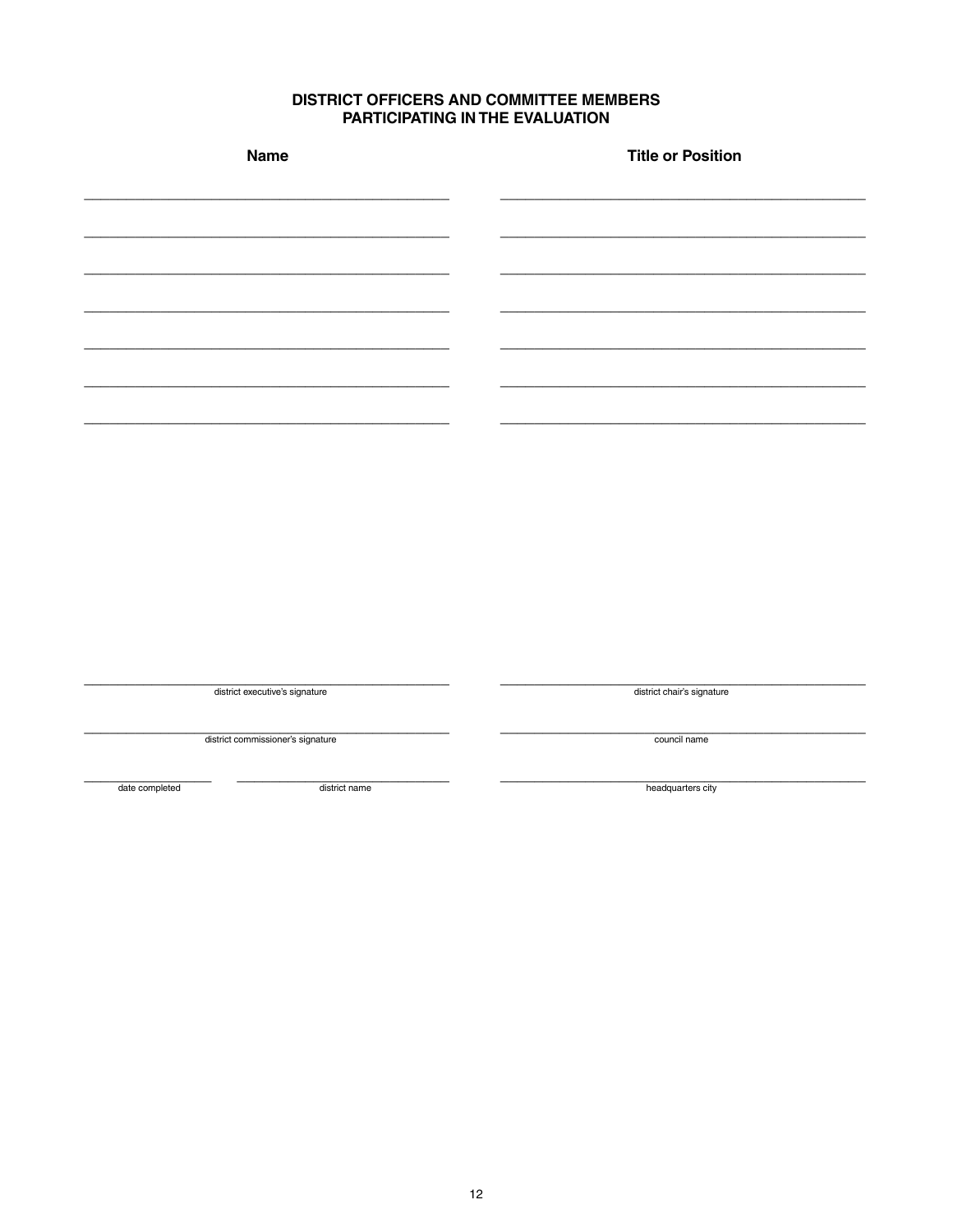# **Resources in Support of Successful District Operations Evaluation:**

*A Handbook for District Operations,* No. 34739 *A Self-Evaluation Guide for Successful District Operation,* No. 34207 *Commissioner Fieldbook for Unit Service,* No. 33621 *Commissioner Service and District Operations Support,* No. AV-06DVD08 *Council and District Plan Book,* No. 33032 *District Committee Training Workshop,* No. 34160 District Nominating Committee Worksheet, No. 14-33157 Neighborhood/Small Community Plan of District Operations, No. 14-402 *Rural/Low-income Urban Venturing Action Ideas,* No. 33628 *Selecting District People,* No. 34512 Training the Chartering Organization Representative, No. 4-113 *The Chartered Organization Representative,* No. 33118 Administration of Commissioner Service, No. 34501